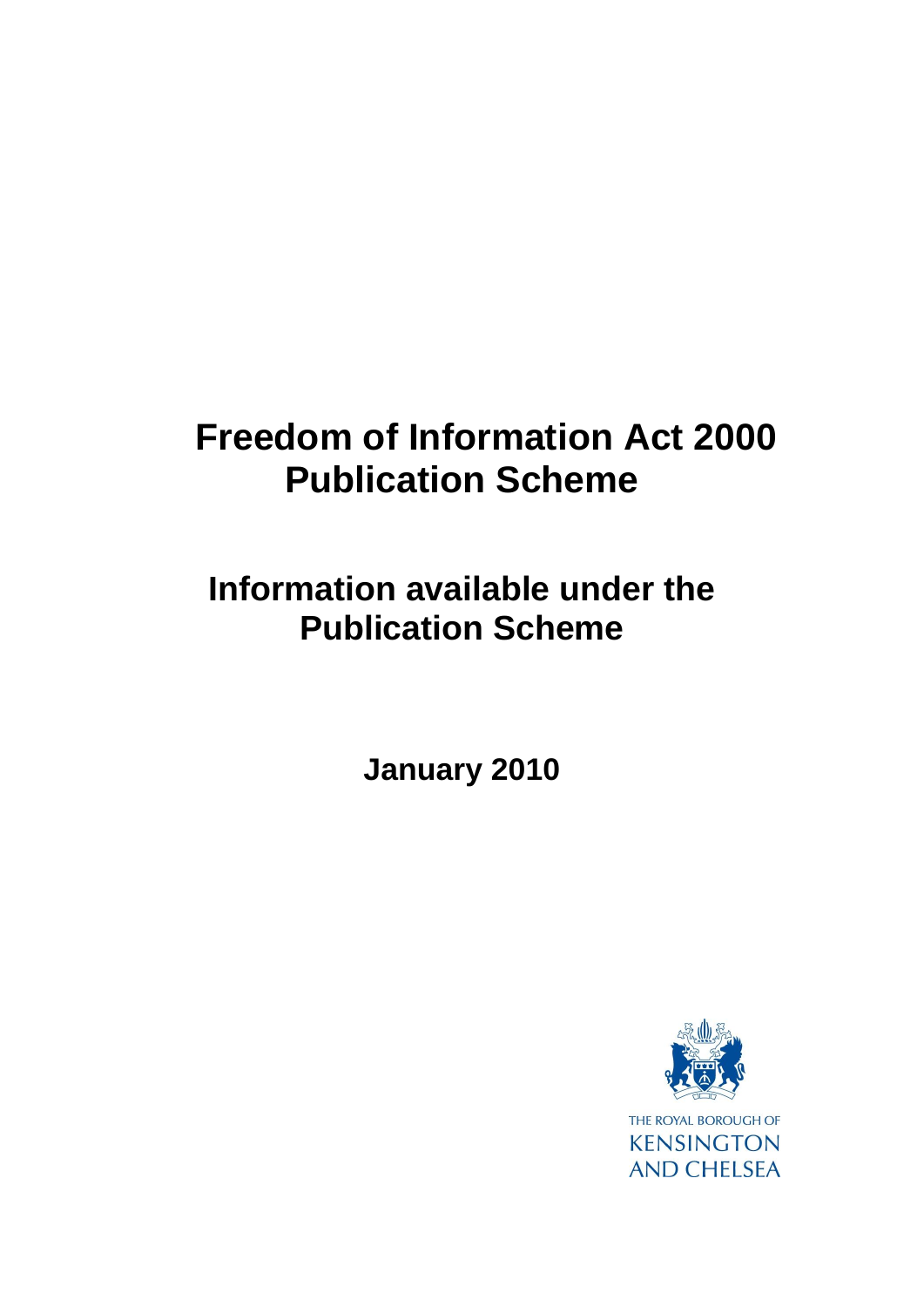## **Contents**

| Introduction to the Publication Scheme       | 3  |
|----------------------------------------------|----|
| Key to locating the information              | 4  |
| Who we are and what we do                    | 5  |
| What we spend and how we spend it            | 6  |
| What our priorities are and how we are doing |    |
| How we make decisions                        | 8  |
| Our policies and procedures                  | 9  |
| Lists and registers                          | 10 |
| Services provided by the Council             | 11 |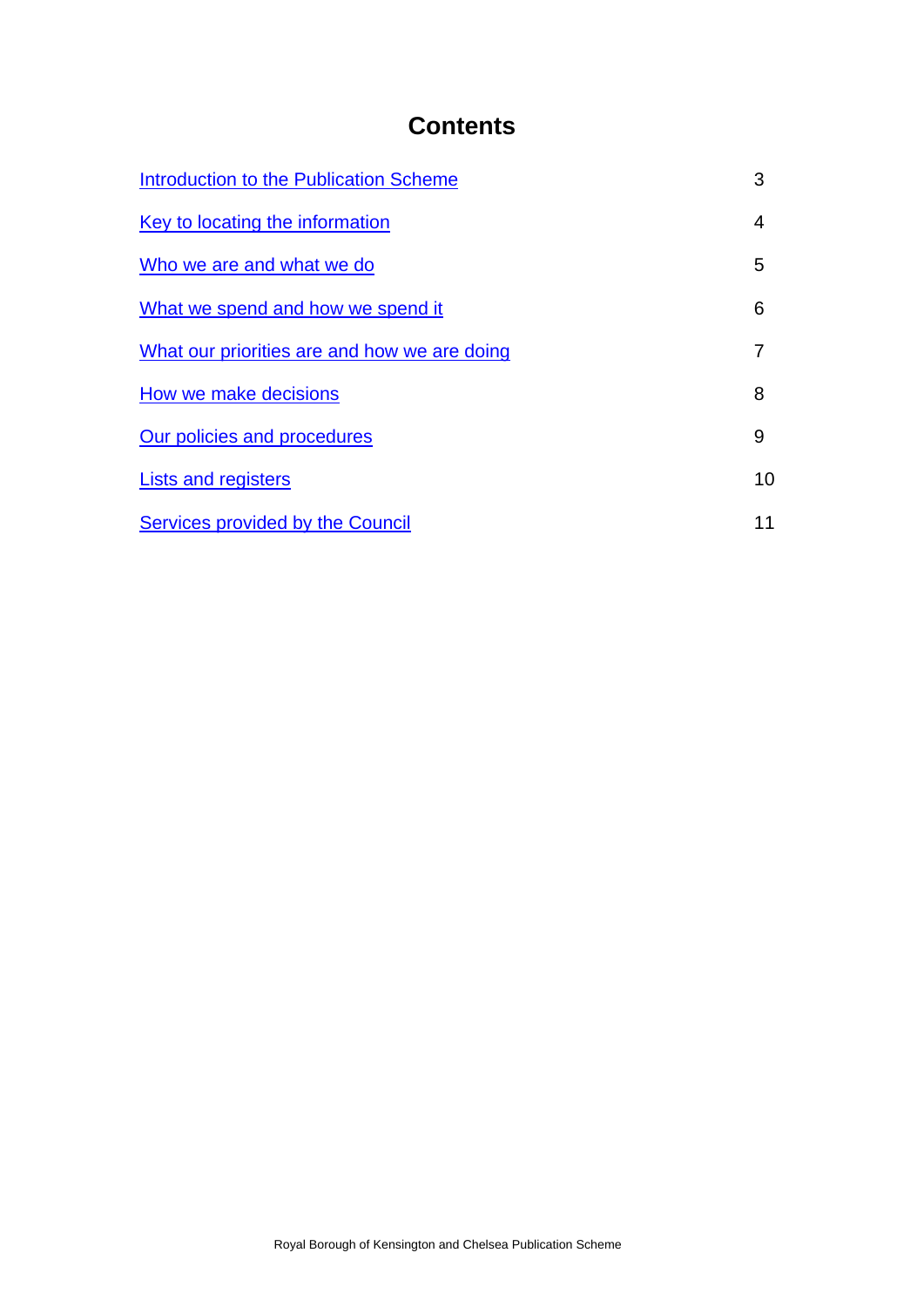#### <span id="page-2-0"></span>**Introduction to the Publication Scheme**

The Freedom of Information Act (2000) received Royal Assent in November 2000 and came fully into force in January 2005. The Freedom of Information Act provides for a general right of access to information held by public authorities. A requirement of the Freedom of Information Act is to adopt, maintain and review a Publication Scheme.

From January 2009, the Royal Borough of Kensington and Chelsea will be adopting the Information Commissioner's Model Publication Scheme. The Publication Scheme sets out what information the local authority publishes or intends to publish as a matter of course, how this information will be published, and whether the information is available free of charge or on payment.

The Publication Scheme is intended to promote an increasing culture of openness by encouraging the proactive publication of material held by the authority. The purpose of the Scheme is to make sure that a significant and growing amount of information is easily available without the need for individuals to make a specific request.

The Royal Borough will publish information under the following information classes:

- [Who we are and what we do](#page-4-0)
- [What we spend and how we spend it](#page-5-0)
- [What our priorities are and how we are doing](#page-6-0)
- [How we make decisions](#page-7-0)
- [Our policies and procedures](#page-8-0)
- **[Lists and registers](#page-9-0)**
- [Services provided by the Council](#page-10-0)

It is important to us that the scheme meets your needs. We therefore welcome any questions or comments you might have.

We can be contacted via email at:

[foi@rbkc.gov.uk](mailto:foi@rbkc.gov.uk)

or you can write to us at:

Freedom of Information Act team Room N108 Kensington Town Hall Hornton Street LONDON W8 7NX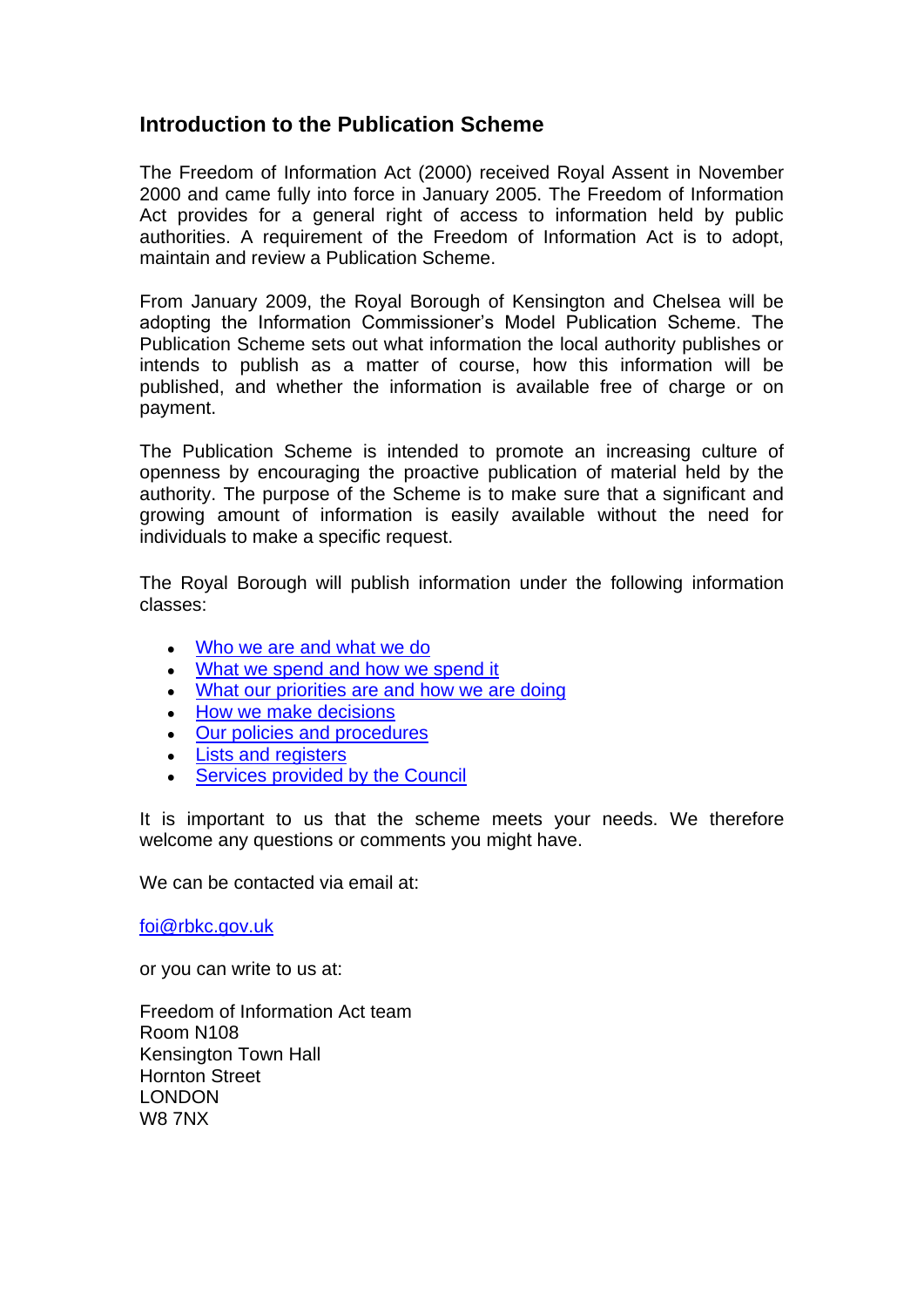#### <span id="page-3-0"></span>**Key to locating the information**

This document lists information which available to the public under the Publication Scheme from January 2009. This list will be continually amended as new information is made available.

There are three ways in which information will be available via the Publication Scheme:

- 1. A web page, searchable database or a downloadable document via the Royal Borough's Internet site at [www.rbkc.gov.uk;](http://www.rbkc.gov.uk/)
- 2. A printed copy from one of the Council's [information offices or contact](http://www.rbkc.gov.uk/yourcouncil/freedomofinformation/councilinfo.asp)  [points.](http://www.rbkc.gov.uk/yourcouncil/freedomofinformation/councilinfo.asp)
- 3. A printed copy available for inspection at Council premises.

The following pages provide detail on the format in which a document is available.

In line with the Government's e-Government agenda, the Council aims to make an increasing proportion of its information available electronically on the Internet. In fact the Council's website will be the primary means for distributing information about the Publication Scheme.

However, we recognise that not everyone has the means or the capability to access information via the Internet. Therefore, where possible, we will endeavour to make paper copies available for inspection and upon request.

Where the list on the following pages indicates that a document can be obtained via the web-site, these can be obtained via the Public Access Internet PCs housed in the Libraries. There may be a charge for printing documents using these facilities.

The following symbols are used on the following pages to identify the format in which a document is available.

| ∽             | The information is available via the Council's Internet site at<br>www.rbkc.gov.uk               |
|---------------|--------------------------------------------------------------------------------------------------|
| $\mathbb{L}$  | The information is available in hardcopy form from the<br>information offices or contact points. |
| $\mathscr{L}$ | The information is available for inspection at the Town Hall at<br>the contact point indicated.  |

All the information included in the Publication Scheme is available free of charge unless otherwise stated.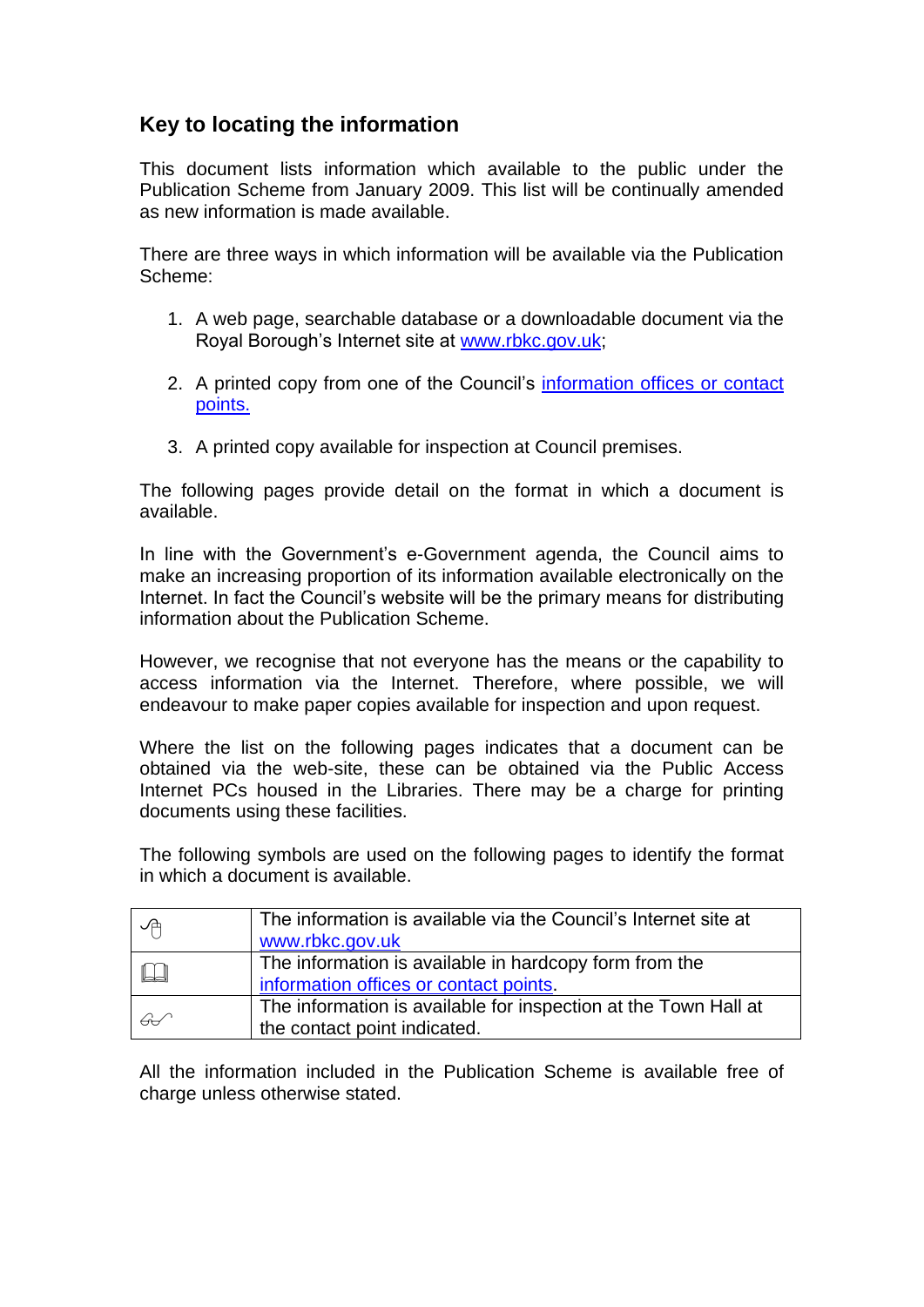### <span id="page-4-0"></span>**Who we are and what we do**

Organisational information, structures, locations and contacts.

| <b>Information</b>                    | How to access the information          | Cost |
|---------------------------------------|----------------------------------------|------|
| <b>Council constitution</b>           | 小                                      |      |
|                                       | Town Hall, Governance<br>$\mathcal{A}$ |      |
|                                       | Services.                              |      |
| Council directorate structure         | ✓À                                     |      |
| Council telephone numbers             | ∽                                      |      |
| and email addresses                   |                                        |      |
| <b>Key contacts</b>                   | ∽                                      |      |
| <b>Currently elected councillors'</b> | 个                                      |      |
| information and contact details       |                                        |      |
| <b>Councillors</b>                    |                                        |      |
| Most recent election results          | ∽                                      |      |
| <b>Kensington and Chelsea</b>         | ∽                                      |      |
| <b>Partnership</b>                    |                                        |      |
| <b>Cabinet portfolios</b>             | 「一                                     |      |
| <b>Executive Directors and</b>        | ∽                                      |      |
| <b>Business Groups</b>                |                                        |      |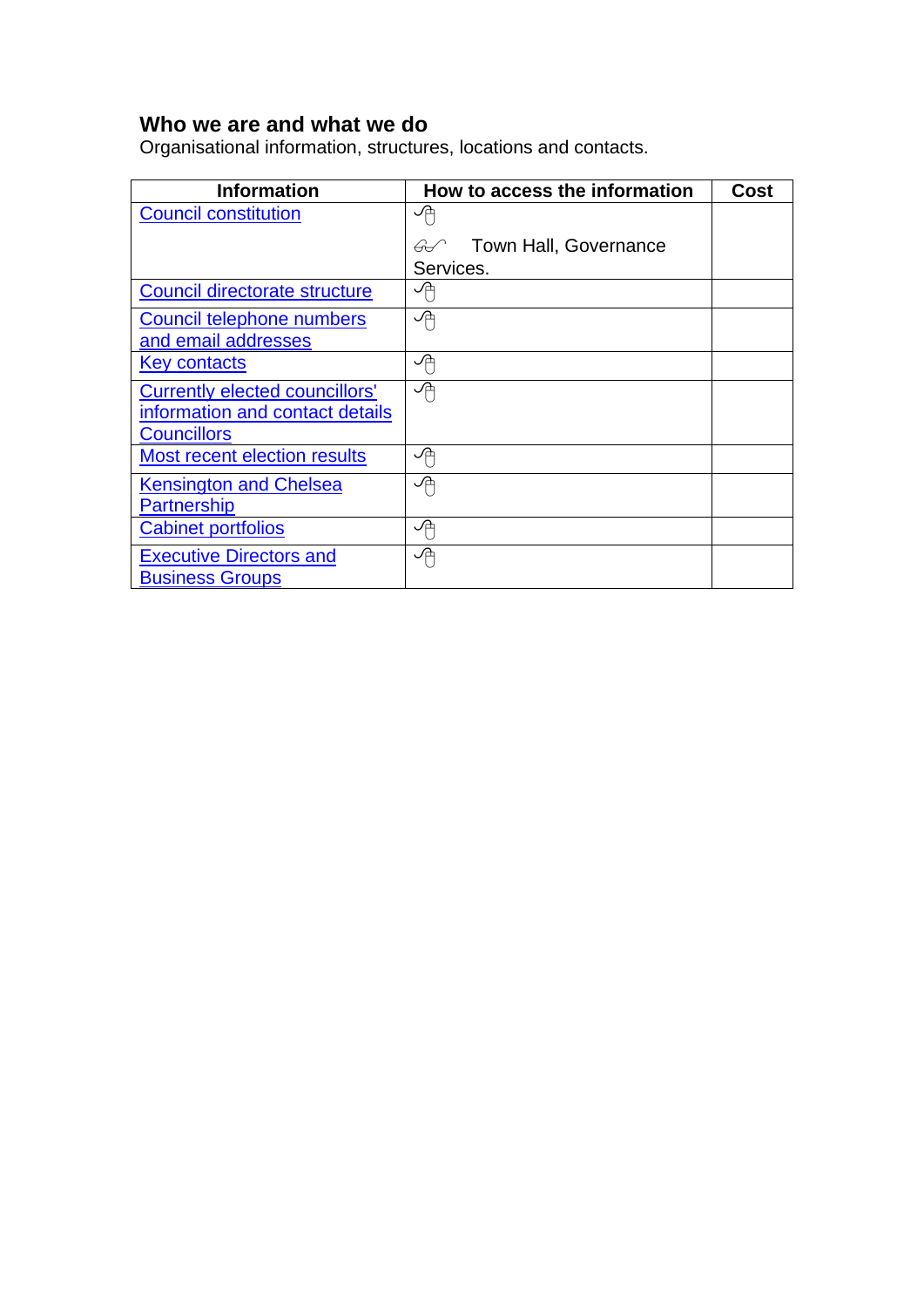#### <span id="page-5-0"></span>**What we spend and how we spend it**

Financial information about projected and actual income and expenditure, procurement, contracts and financial audit.

| <b>Information</b>                           | How to access the information | Cost |
|----------------------------------------------|-------------------------------|------|
| <b>Council finances</b>                      | ∽⊕                            |      |
| How we spent your money<br>2008/2009         | ∽                             |      |
| <b>Revenue budget</b>                        | $\sqrt{p}$                    |      |
| Capital programme                            | ∽                             |      |
| <b>Report to Taxpayers 2009</b>              | ∽                             |      |
| <b>Statement of accounts</b><br>2008/2009    | 个                             |      |
| <b>Vital finances 2009</b>                   | ∽                             |      |
| <b>Pension fund report and</b><br>accounts   | ∽                             |      |
| Members allowance scheme                     | ∽                             |      |
| <b>Procurement procedures</b>                | 「个                            |      |
| Council's current contracts and<br>suppliers | ∽                             |      |
| <b>Funding</b>                               | ✓ٰ∄                           |      |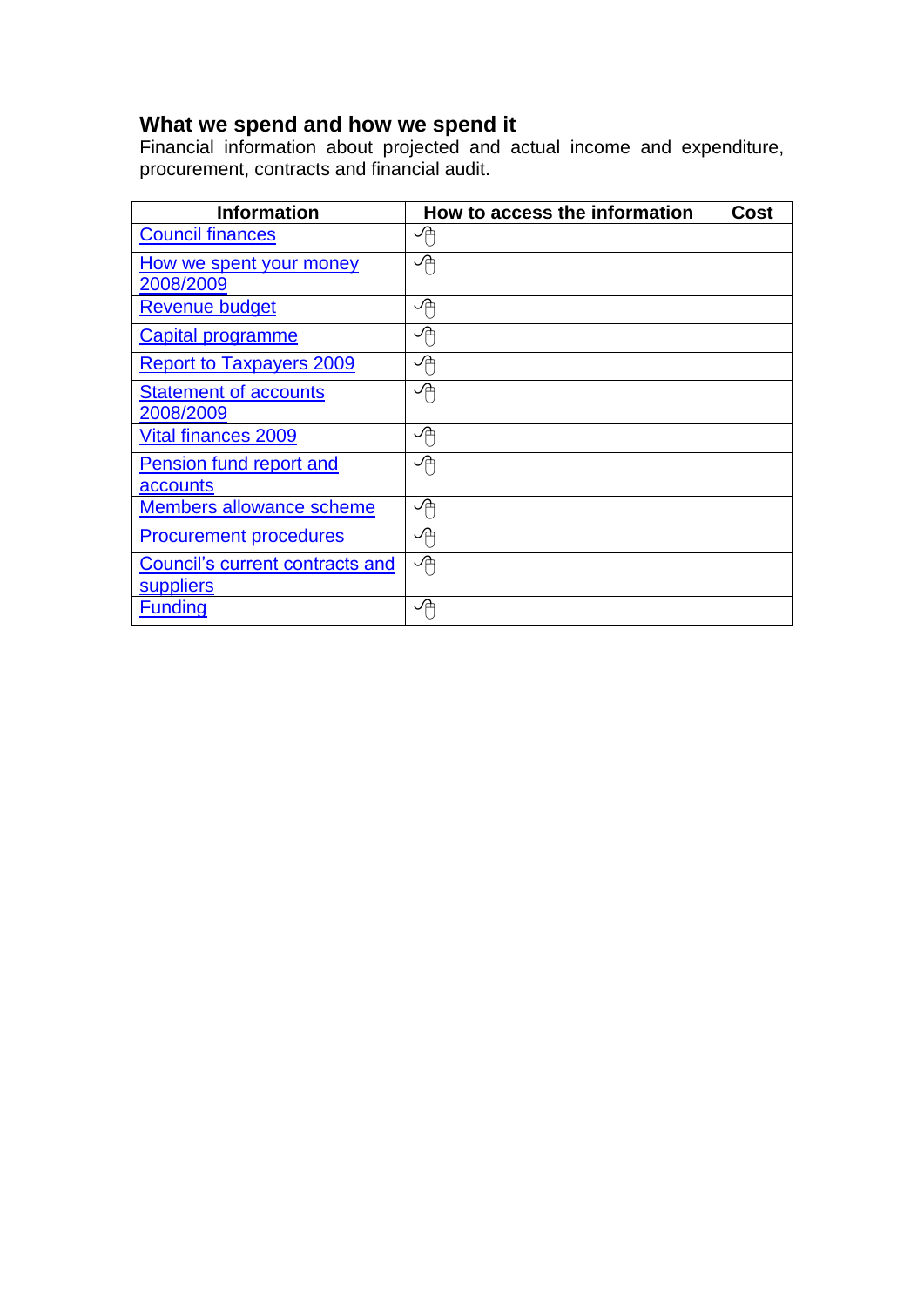#### <span id="page-6-0"></span>**What our priorities are and how we are doing**

Strategies and plans, performance indicators, audits, inspections and reviews.

| <b>Information</b>                        | How to access the information           | <b>Cost</b> |
|-------------------------------------------|-----------------------------------------|-------------|
| <b>Cabinet business plan</b>              | ∽⊕                                      |             |
|                                           | Town Hall, Governance<br>₩              |             |
|                                           | Services.                               |             |
| <b>Transportation, environment</b>        | ∽⊕                                      |             |
| and leisure services service              |                                         |             |
| delivery plan 2009/2012                   |                                         |             |
| <b>Forward plan</b>                       | ∽                                       |             |
|                                           | Kensington Library and<br>$\mathscr{A}$ |             |
|                                           | Town Hall, Governance Services.         |             |
| <b>Measuring and reporting</b>            | 세                                       |             |
| performance                               |                                         |             |
| Comprehensive performance                 | ∽⊕                                      |             |
| assessment                                |                                         |             |
| <b>Equality impact assessments</b>        | 一心                                      |             |
| <b>Community strategy</b>                 | 세                                       |             |
| <b>Housing strategies</b>                 | ∽⊕                                      |             |
| <b>Unitary development plan</b>           | ץ∕                                      |             |
| <b>Environment strategy 2006-</b><br>2011 | 个                                       |             |
| <b>Climate change strategy</b>            | 세                                       |             |
| <b>Air quality action plan</b>            |                                         |             |
| <b>Play strategy</b>                      | ≁                                       |             |
| 10 year parks strategy                    | ∽                                       |             |
| <b>Procurement strategy</b>               | ∽                                       |             |
|                                           |                                         |             |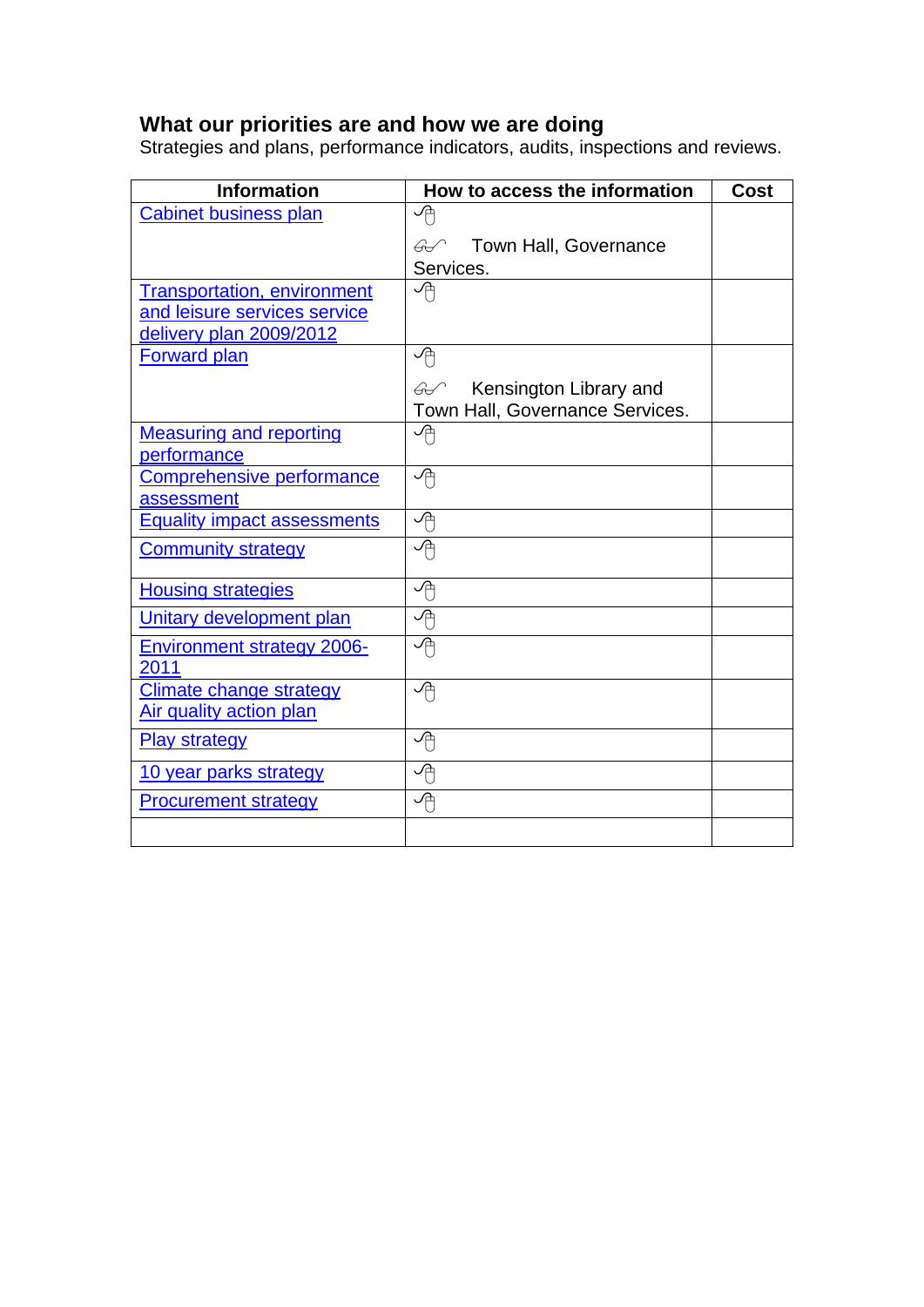## <span id="page-7-0"></span>**How we make decisions**

Decision-making processes and records of decisions.

| <b>Information</b>                                    | How to access the information | <b>Cost</b> |
|-------------------------------------------------------|-------------------------------|-------------|
| Timetable of council meetings                         | ∽                             |             |
| <b>Key decision tracking</b><br>How we make decisions | 6 Covernance<br>Services.     |             |
| Committees, agendas, and<br>reports                   | ∽                             |             |
| <b>Public consultations</b>                           | ✓д                            |             |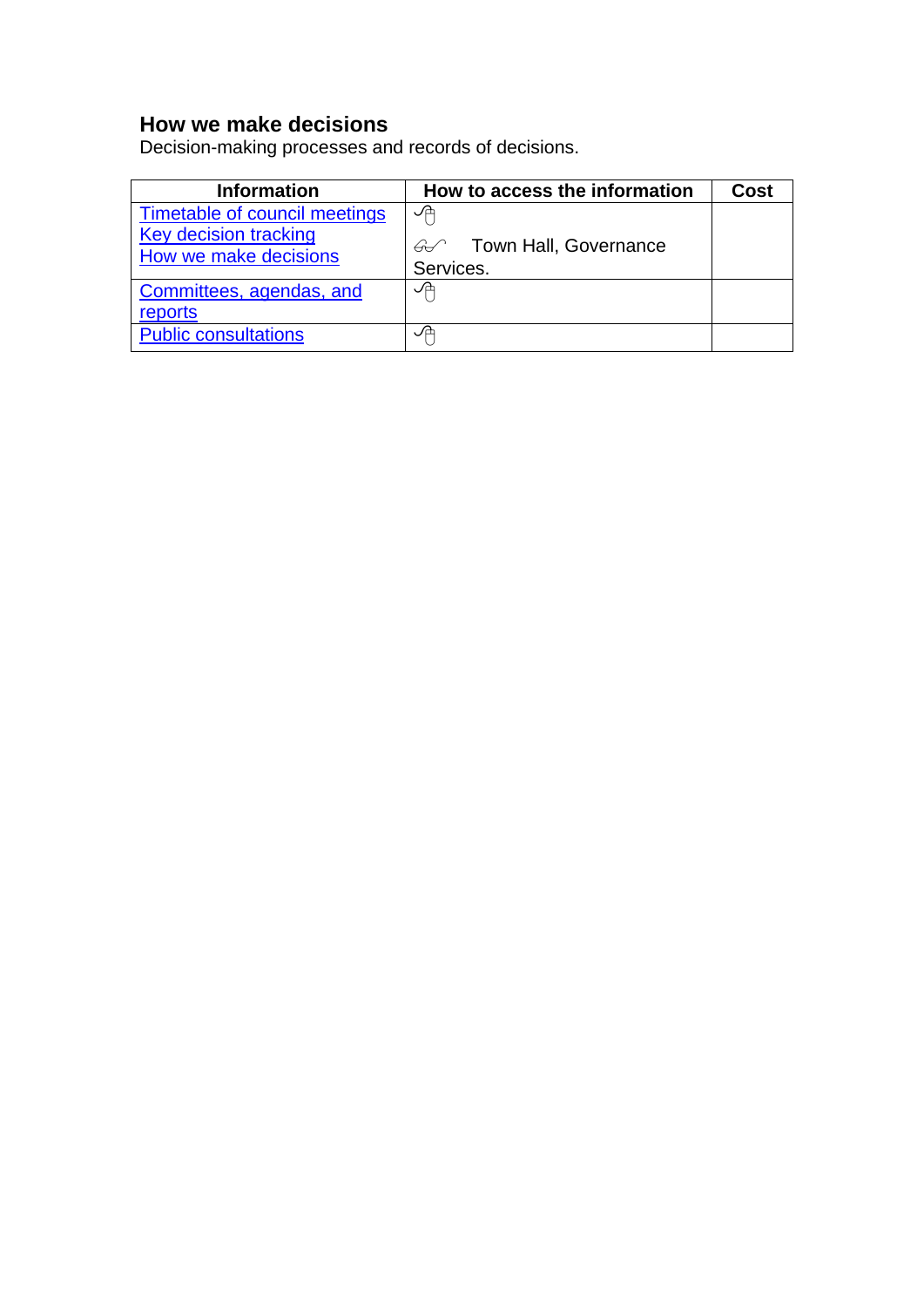#### <span id="page-8-0"></span>**Our policies and procedures**

Current written protocols, policies and procedures for delivering our services and responsibilities.

| <b>Information</b>                   | How to access the information | Cost |
|--------------------------------------|-------------------------------|------|
| <b>Employment policies</b>           | ノ中                            |      |
| Comments, complaints, and            | ∽                             |      |
| compliments                          |                               |      |
| <b>Environmental Health and</b>      | ∽                             |      |
| <b>Trading Standards Department</b>  |                               |      |
| enforcement policy                   |                               |      |
| <b>Statement of licensing policy</b> | ∽                             |      |
| <b>Local Area Agreement -</b>        | ∽                             |      |
| <b>Delivering for Our Community</b>  |                               |      |
| <b>Local Land Charges fees</b>       | ∽                             | Yes  |
| <b>Licensing Fees</b>                | ∽                             | Yes  |
| <b>Schedule of Fees</b>              |                               |      |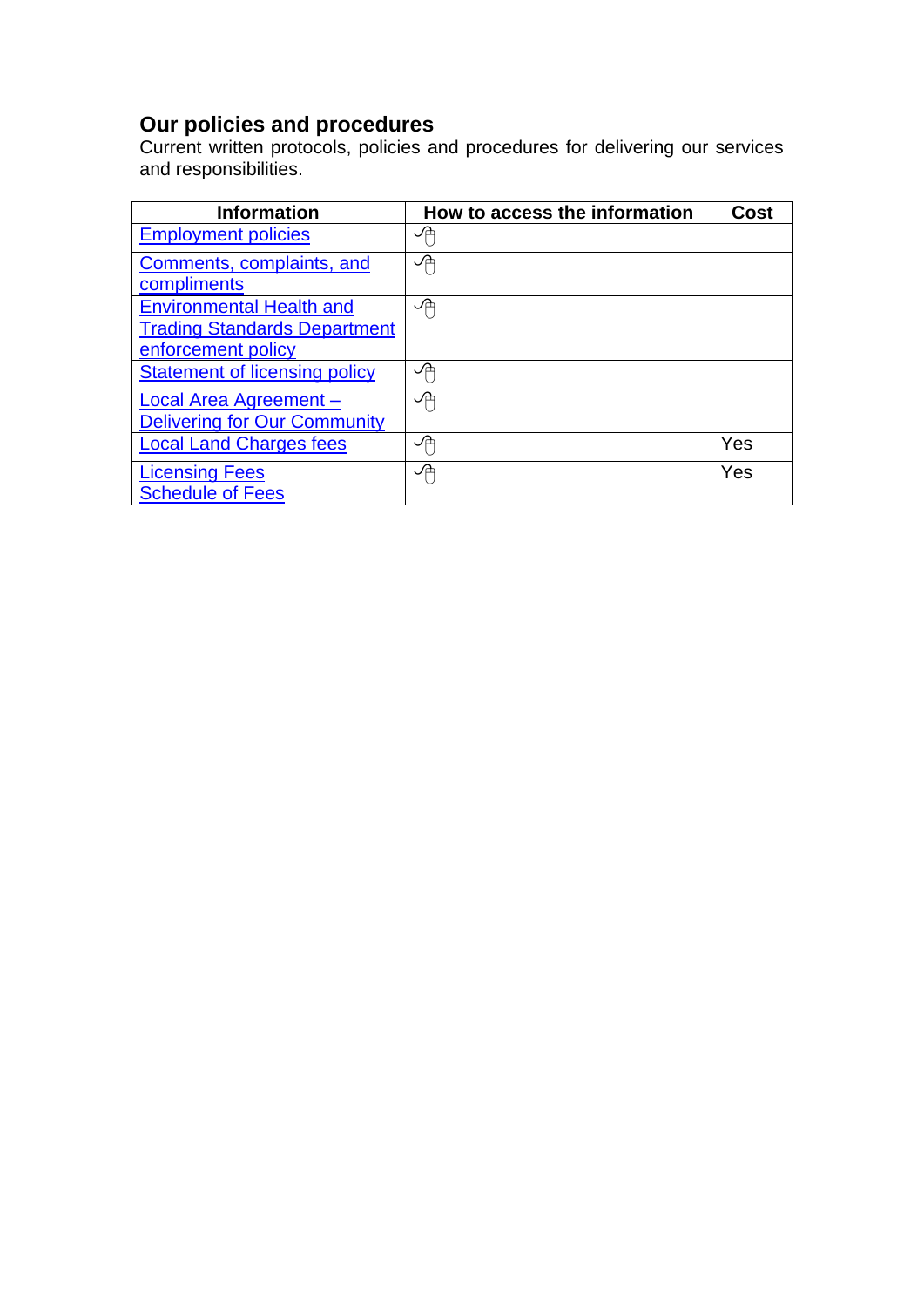#### <span id="page-9-0"></span>**Lists and registers**

Information held in registers required by law and other lists and registers relating to the functions of the Council.

| <b>Information</b>                | How to access the information          | <b>Cost</b> |
|-----------------------------------|----------------------------------------|-------------|
| <b>Members' interests</b>         | ∽                                      |             |
|                                   | Town Hall, Governance<br>$\mathscr{L}$ |             |
|                                   | Services.                              |             |
| <b>Weekly list of planning</b>    | ∽                                      |             |
| applications                      |                                        |             |
| Register of electors (edited list | Go Town Hall, Electoral                | Yes         |
| available for sale)               | Services. Telephone 020 7361           |             |
|                                   | 3444.                                  |             |
| <b>Licensing applications</b>     | ✓扁                                     |             |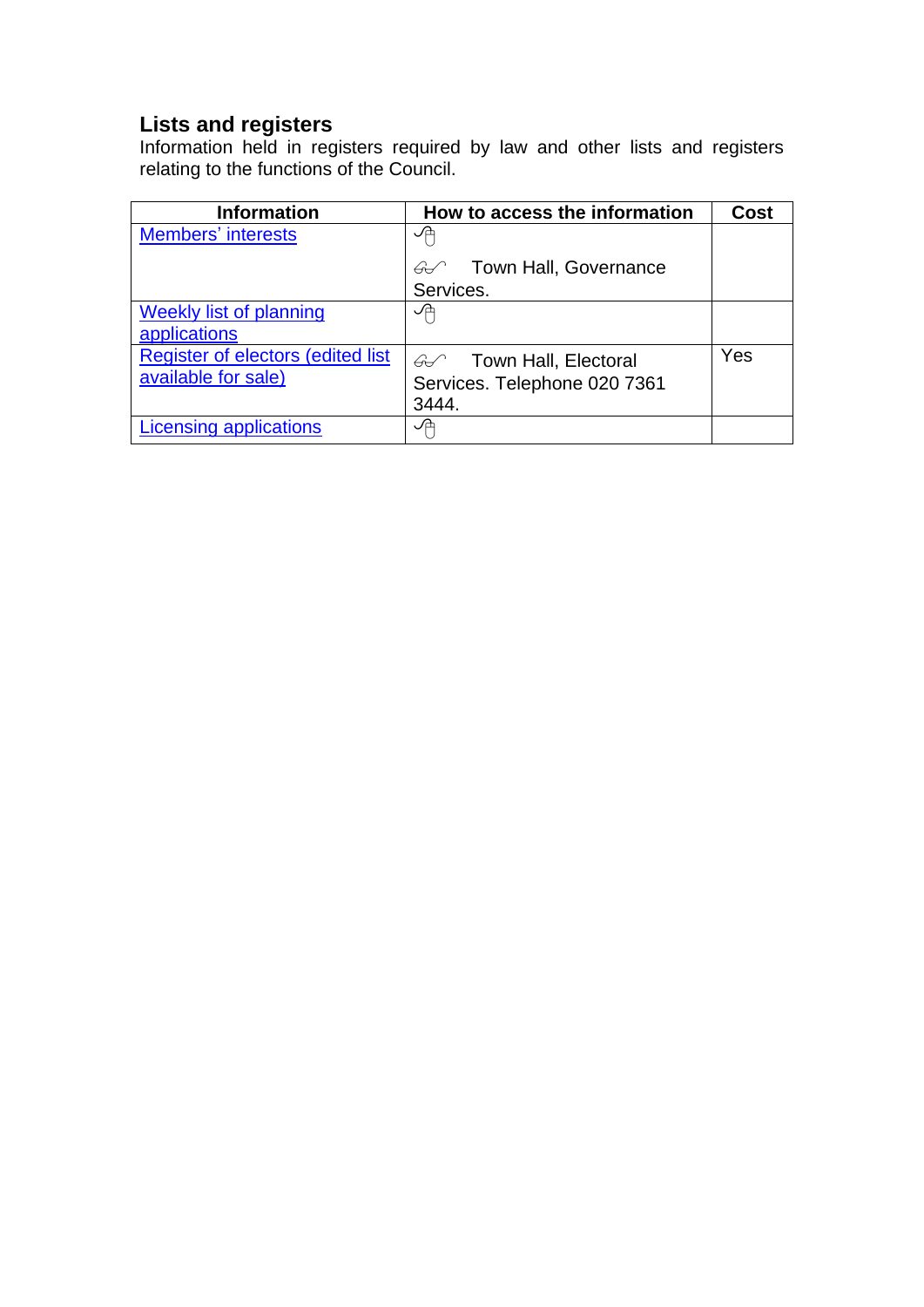#### <span id="page-10-0"></span>**Services provided by the council**

Information about the services the council provides including leaflets, guidance and newsletters.

| <b>Information</b>                            | How to access the information | Cost |
|-----------------------------------------------|-------------------------------|------|
| Chelsea register office                       | ץ∕                            |      |
|                                               | Chelsea Registry Office.<br>  |      |
|                                               | Telephone 020 7361 4100. See  |      |
| Recycling, rubbish and litter                 | ≁                             |      |
| <b>Council tax</b>                            | ץ∕                            |      |
| <b>Education psychology</b>                   | ∽                             |      |
| consultation service                          |                               |      |
| <b>Libraries</b><br><b>Forthcoming events</b> | ∽⊕                            |      |
| <b>Arts and museums</b>                       | Various leaflets available    |      |
| Parks and gardens                             | from reference libraries and  |      |
| <b>Sports and leisure</b>                     | venues.                       |      |
| <b>Places of interest</b>                     |                               |      |
| <u>Event organisers guide</u>                 | −⊕                            |      |
|                                               | Booklet available from        |      |
|                                               | reference libraries.          |      |
| <b>Venues for hire</b>                        | ץ∕                            |      |
| <b>Press releases</b>                         | ץ∕                            |      |
| <b>Council newspaper</b>                      | ץ∕                            |      |
|                                               | Available from reference      |      |
|                                               | libraries.                    |      |
| <b>Community safety</b>                       | ≁                             |      |
| Dog control and animal<br>warden service      | ∽⊕                            |      |
| <b>Cemeteries service</b>                     | ץ∕                            |      |
| <b>Clinical waste</b>                         | ∽⊕                            |      |
| <b>Fault reporting</b>                        | ∽⊕                            |      |
| Licensing and gambling                        | ≁⊕                            |      |
| Noise nuisance service                        | ≁                             |      |
|                                               | Various leaflets available    |      |
|                                               | from Environmental Services.  |      |
| <b>Pest control</b>                           | 一心                            |      |
| <b>Street trading</b>                         | 쎤                             |      |
| <b>Social services</b>                        | 一心                            |      |
| <b>Adoption and fostering</b>                 | ∽⊕                            |      |
| <b>Business rates</b>                         | ∽⊕                            |      |
| <b>Trading standards</b>                      | ∽⊕                            |      |